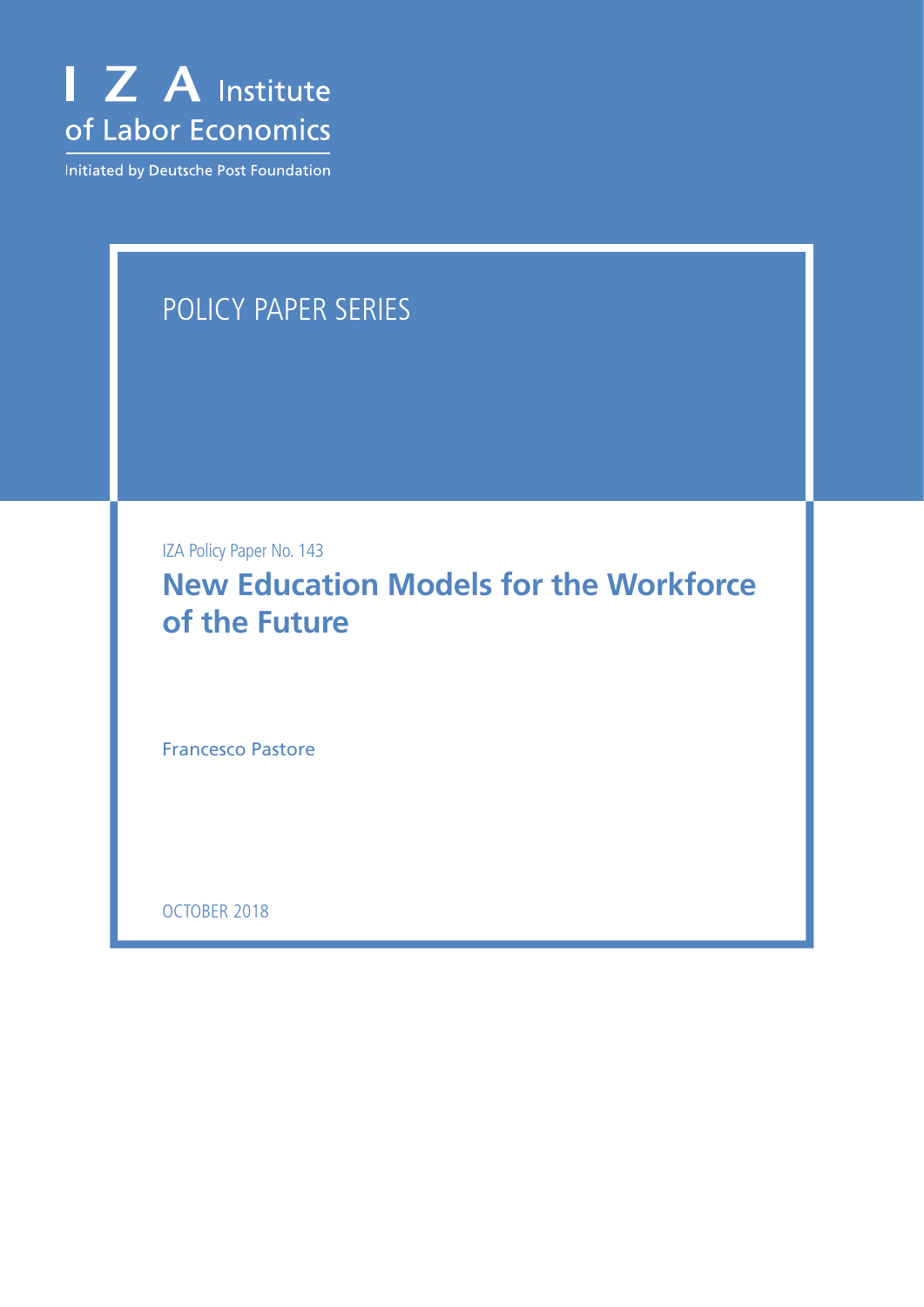

Initiated by Deutsche Post Foundation

# POLICY PAPER SERIES IZA Policy Paper No. 143 **New Education Models for the Workforce of the Future Francesco Pastore** *University of Campania Luigi Vanvitelli and IZA*

OCTOBER 2018

Any opinions expressed in this paper are those of the author(s) and not those of IZA. Research published in this series may include views on policy, but IZA takes no institutional policy positions. The IZA research network is committed to the IZA Guiding Principles of Research Integrity.

The IZA Institute of Labor Economics is an independent economic research institute that conducts research in labor economics and offers evidence-based policy advice on labor market issues. Supported by the Deutsche Post Foundation, IZA runs the world's largest network of economists, whose research aims to provide answers to the global labor market challenges of our time. Our key objective is to build bridges between academic research, policymakers and society.

IZA Policy Papers often represent preliminary work and are circulated to encourage discussion. Citation of such a paper should account for its provisional character. A revised version may be available directly from the author.

**IZA – Institute of Labor Economics**

| Schaumburg-Lippe-Straße 5-9 | Phone: +49-228-3894-0       |             |
|-----------------------------|-----------------------------|-------------|
| 53113 Bonn, Germany         | Email: publications@iza.org | www.iza.org |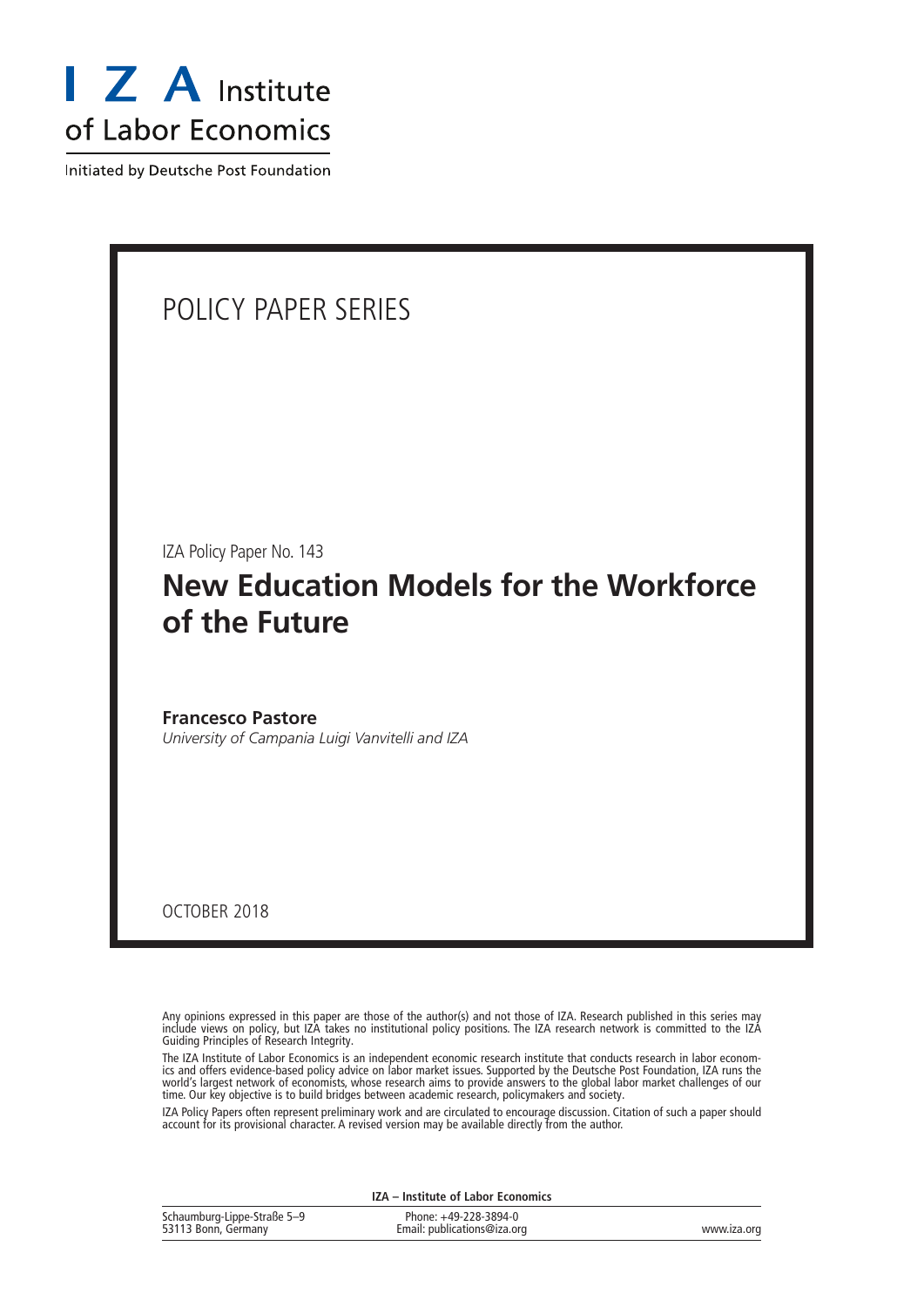# ABSTRACT

# **New Education Models for the Workforce of the Future\***

This paper addresses the directions to follow when designing new educational systems and school-to-work transition regimes to adhere to the needs of Industry 4.0. Although a high level of general education will be important for its training content to develop adaptability, it is not the only component to develop. What will be more and more important are work related skills, both the general ones and the ones which are job-specific and need, therefore, on-the-job training to develop. This will require important educational reforms to favour an ever-better integration between educational institution and the world of work. Young people and their families alone will not be able to adapt on their own to the new human capital requirements of Industry 4.0 production. A new framework for an integrated action by governments, firms, educational institutions and families is needed to smooth the school-to-work transition in the future. The duality principle is the basis for a strong diversification of the supply of education.

| <b>JEL Classification:</b> | J24, L16, O15, O33, Q2, Q55                              |  |
|----------------------------|----------------------------------------------------------|--|
| Keywords:                  | Industry 4.0, robotics, sequential versus dual education |  |
|                            | systems, human resources management and policy           |  |

#### **Corresponding author:**

Francesco Pastore Department of Economics University of Campania Luigi Vanvitelli Corso Gran Priorato di Malta I-81043, Capua (Caserta) Italy E-mail: francesco.pastore@unicampania.it

<sup>\*</sup> Paper presented at the APO forum on: "Impact of Education Policies on National Productivity Growth" Manila, 14th-17th of August 2018. I gratefully thank the organizers for inviting me and giving me the opportunity to develop further my ideas about the important issues dealt with in this paper. I also thank all the seminar participants for their stimulating questions and interactions during the entire forum. However, the usual disclaimer applies.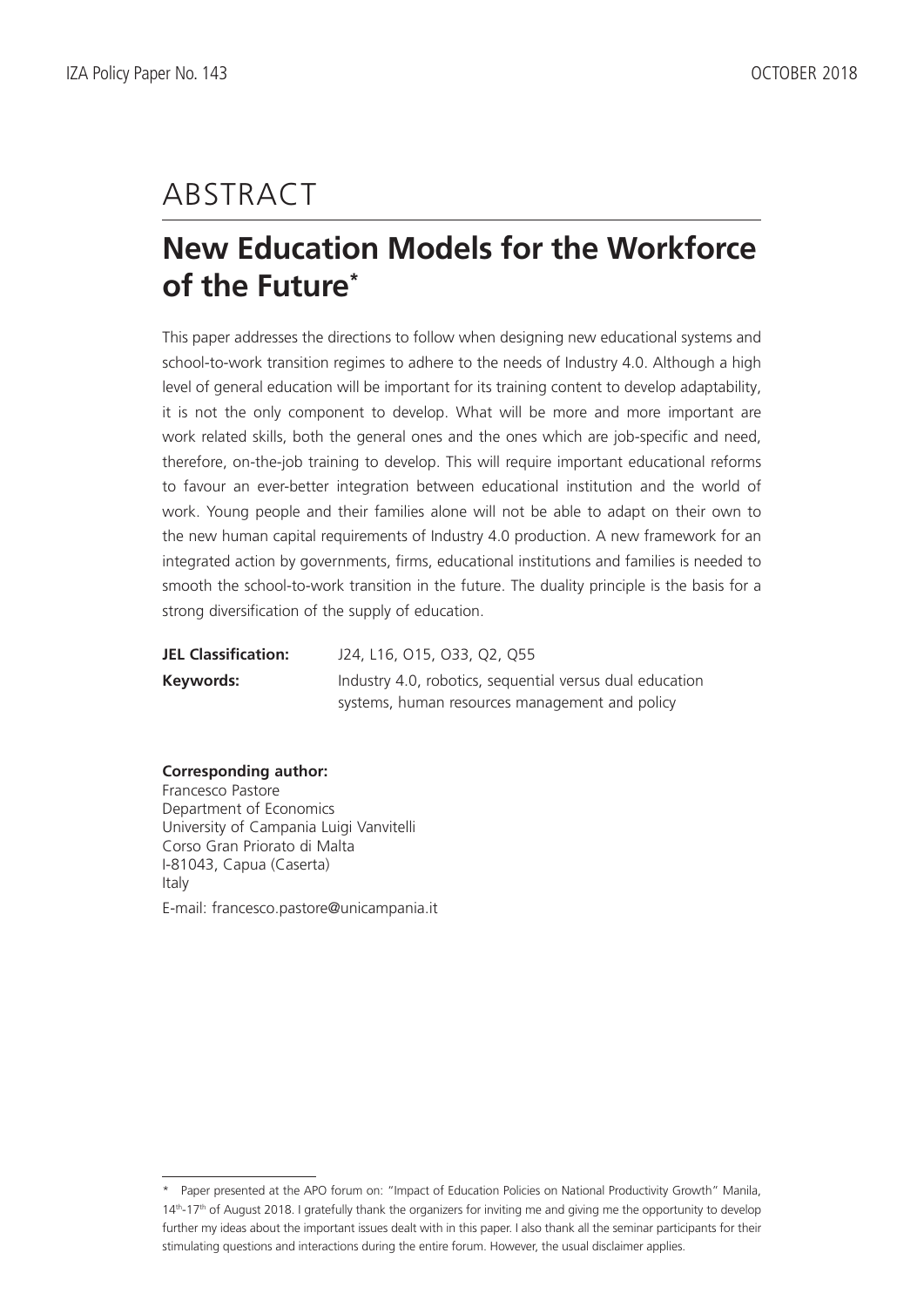### Introduction

The 4° industrial revolution, which is still ongoing, is a multifaceted process involving a number of concurring processes of innovation in the fields of robotics, artificial intelligence, renewable energy sources, digitalization of production and consumption patterns and so on. These changes are and will continue to be pervasive in every field of production and consumption.

The consequences on labor markets are already important, but are going to be even more important than they are now. A large number of existing jobs will be destroyed, Robots are substituting labor in an increasing number of jobs, not only the most repetitive ones, but also the creative ones. Just to give an example: drivers of cars, trucks and planes are going to disappear to a large extent. Other examples include: telemarketers, tax preparers, sports referees, fast-food cooks, including pizza chefs, long term care givers, jobs as tutors of kids, even surgical doctors. The main novelty of recent robotics and artificial intelligence is that some robots are learning skills from humans. One example is RoDyMan who has learned activities considered to be the result of human creativity and destress, such as making pizza: it is the robot who has become a pizza chef.

At the same time new products, new consumption patterns and therefore new jobs are going to appear. At the moment it is impossible to say the number of new jobs that will be created and the field in which they will be created. We can try to guess from the skills that are more under challenges also those which will be still on demand, whatever the job that will be created.

Our educated guess is that the jobs which will survive and even develop will be those applying creativity to production and consumption. It means that they are job that will need to embody a higher and higher level of human capital. Human capital is not only general education, but also work-related skills, including the general ones and the job specific ones.

The overall number of jobs which will be destroyed and that of the jobs which will be created should equalize in the long run, although we don't know when the long run will come. Much will depend on the ability of educational systems to develop the right skills in the shortest possible time. Education policy is therefore at the heart of the ongoing process of structural change.

In order to ease the process of human capital formation and in particular of the formation of work related skills educational systems should implement on a scale which was never attempted before the dual education principle, in substitution of the sequential principle. The dual education principle involves that work-related skills should be developed together with general education, rather than after completing education. It requires that the mission of education systems should be the generation of human capital, rather than education only.

The focus of this policy paper is on education policy, but the government must play a role also in other forms, such as the provision of public infrastructure which might solve some market failures and at the same time favor the implementation of investment and innovation in the economy. Incentive for firms in specific sectors might also favor the acceleration of structural change and therefore the creation of new jobs which should reduce the unemployment rate. The state should also provide a completely new labor regulation to define under the new context the new forms of organization of labor and the new rights of laborers.

This paper is structured as follows. Section one summarizes the main features of the industrial revolution. Section two will underline the main directions of labor market change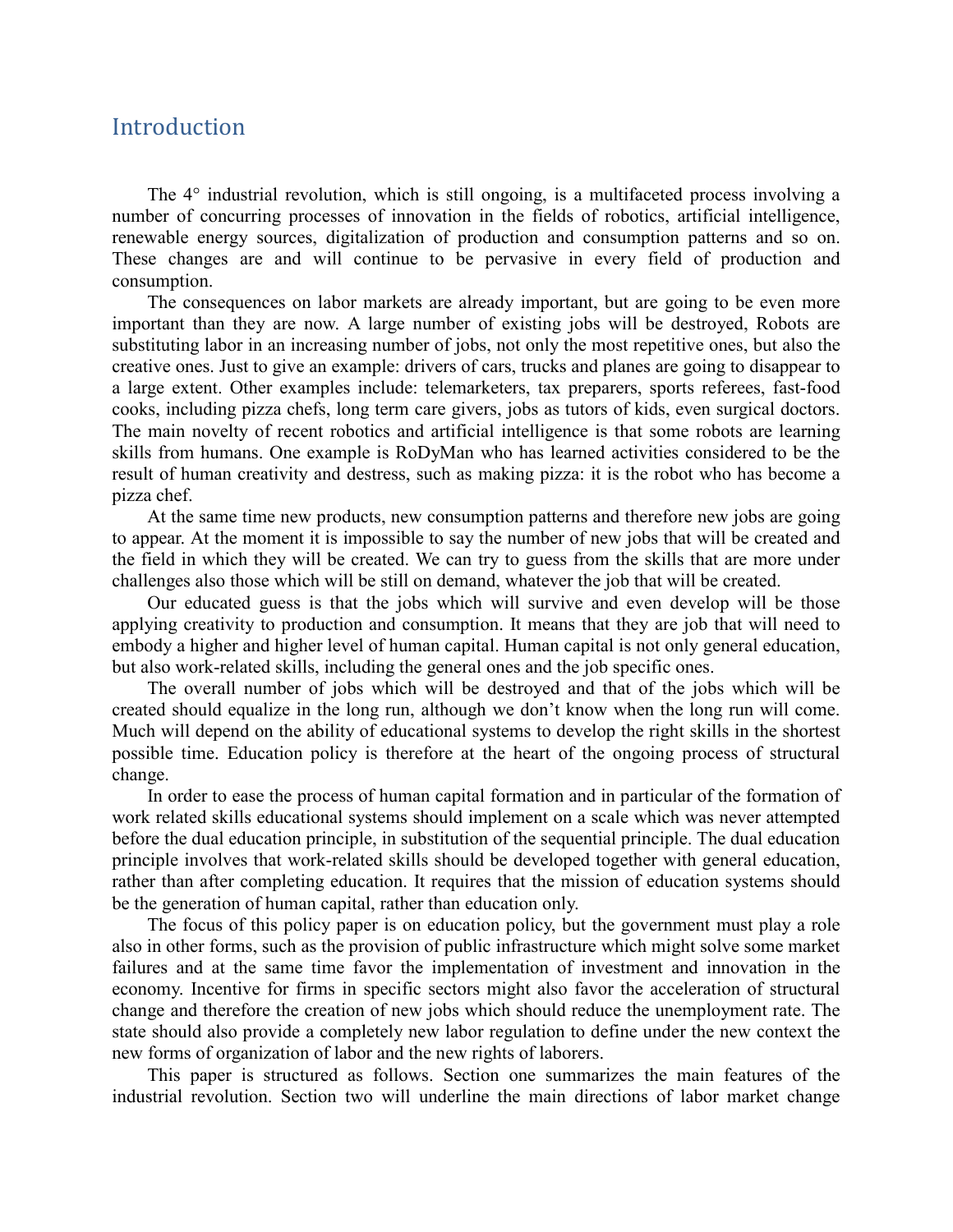trying to work out the main skills in need. Section three studies the role of firms, by distinguishing what firms will likely do and what they will likely have to do. Section four summarizes the main types of governmental intervention which are needed. Section five will focus on the industrial policy direction, the guideline for the new legislation and the new education policy. Some summary remarks follow.

## 1. The 4th industrial revolution

The economy has gone through a number of dramatic processes of structural change in the organization of production. The main steps are as follows:

• Merchant capitalism

–

- 1st industrial revolution (1784-1870)
- 2nd industrial revolution (1870-1969)
- 3rd industrial revolution (1870-1969)
- 4th industrial revolution (2000)

*Merchant capitalism*. A merchant paid very skilled self-employed artisans piecewise. The more they worked and produced with their own production means the more they were able to sell and earn. These artisans were the owner of the product of their work to use the words of Karl Marx.

*1st industrial revolution: Industrial capitalism*. Mechanical productions were able to substitute the traditional one-man textile machines. Production was organized around complex machines, often in the textile sector, which represented the most important manufacturing sector. Many less skilled manual workers were involved in the production. A process of deskilling of the labor force from artisans to laborers took place. Alienation was the name used by Marx to descrive the loss of control overt the product of their labor of these workers who ware paid a fixed wage rate based on a given number of hours worked within the factory.

*2nd industrial revolution: Mass production and automation of production*. Mass production was possible thanks to a dramatic automation of the production process. The production chain was such to use less and less skilled manual workers who were paid much less than earlier. However, this allowed for a dramatic increase in productivity and reduction in the costs of production, which favored the reduction of prices on the market and easier access to a large pattern of consumption goods also to the so-called middle class of blue and white collar workers, employed in the development of executive tasks in the large firms.

3<sup>rd</sup> industrial revolution: Almost full automation of manual work, ICTs and increased demand for skilled labor, fossils fuel energy. This industrial revolution implied a deepening of the previous processes of automation and, at the same time, the diffusion of new technologies in the field of Information and telecommunication. The overall process has neem sometimes named skill-biased technical change. It favored the polarization of workers between a lsmall number of very skilled intellectual workers and an ever-increasing number of unskilled manual and executive white-collar workers. This led to increasing wage inequality by skill.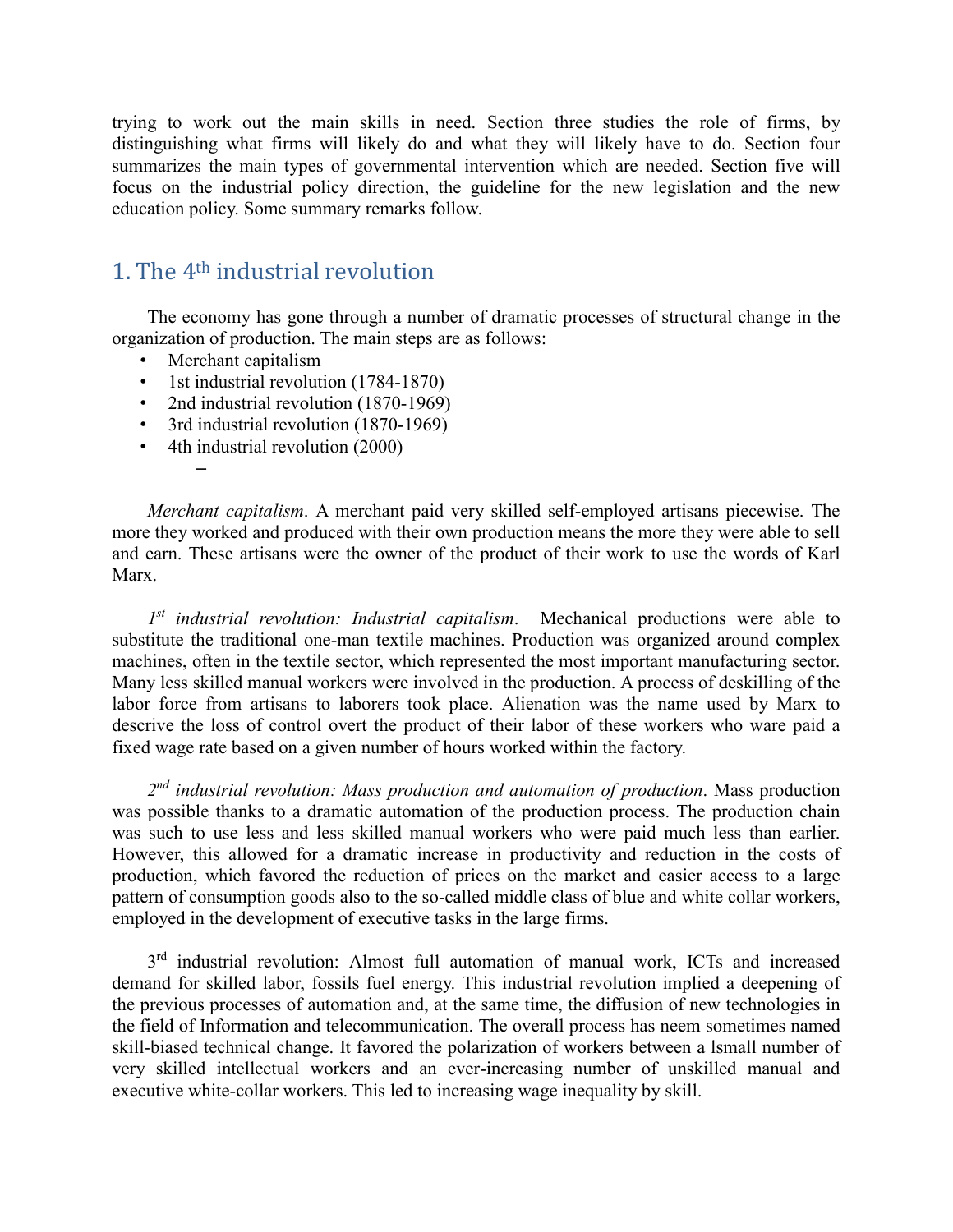4th industrial revolution. It implies: clean and renewable energy, completion of digitalization in consumption and production, extreme diversification of productions with possible extreme customization of consumption, robotization of many jobs especially within firms, but also in outside economic activities, some also requiring creativity and job specific competences for the first time. 3-D printers are likely to further develop the process of innovation.

Artificial intelligence is expected to be pervasive not only within manufacturing, but also in the service industry. Examples of famous robots include the following. Sophia is a robot designed to serve in healthcare, education, customer services. Designed to look very human-like. Sophia is capable of natural-face expression, understands speech, understand expression…. In the future, she hopes to go to school, study, make art, start a business…but she is not considered a legal person and cannot do that…YET. She is already famous, having been featured on the first page of the popular magazine *Cosmopolitan*.

RoDyMan is the robot who has become a pizza chef… robot start doing jobs which were supposed to be creative and therefore not reproducible by robots. In fact, RoDyMan can learn from observation of real workers. It memorizes the movements of pizza chefs by making the latter dress a special apron from which it is able to learn the movements to do to make pizza. It can reduce the cost of pizza and free money for other consumption goods

Da Vinci is a robot who has become a surgeon and can make operations that no human can make with the same level of precision. Ipal is a robot specialized in playing with children and helping them make exercises and homework from the university, Other robots take care of the elderly. Self-driving cars already go without a driver, although experimentation is still on-going. Similar robots will drive trucks, aircrafts and other transportation means.

Like any other very important persons, all these robots have dozens of pages on the YouTube and other online repositories which are easy to find.

Globalization is an important part of industry 4.0. Economies are ever more integrated and will continue to be such. Globalization is per se an important engine of change: first of all, it drives the diffusion of skill biased technical change, meaning a technical change which is using an ever more increasing share of skilled labor as a way to face international competition. Moreover, it contributes to make very unstable any economic activity.

#### 2. Diffusion of the new technologies

Information on the diffusion of new technologies is still partial and incomplete. New statistical sources will need to be defined and data collected more systematically, but we already have a vivid picture of the main features of the phenomenon. For space constraints we will only mention a few indicators.

Let look first at robots. There is a wide cross-country variation in the use of robots. The average number of robots per 10,000 employees in manufacturing was 137 worldwide in 2016. There is a large variation, though, with South Korea driving the race at 631 (a factor of 4.6). Singapore follows at 488; Germany and Japan at about 300.

In 2016, a total of over 294,000 new robots were installed:  $+16\%$  with respect to the previous year and more than 250% with respect to 2007, only 10 years ago. With this growth rate in mind, the number of robots will increase dramatically in the coming years.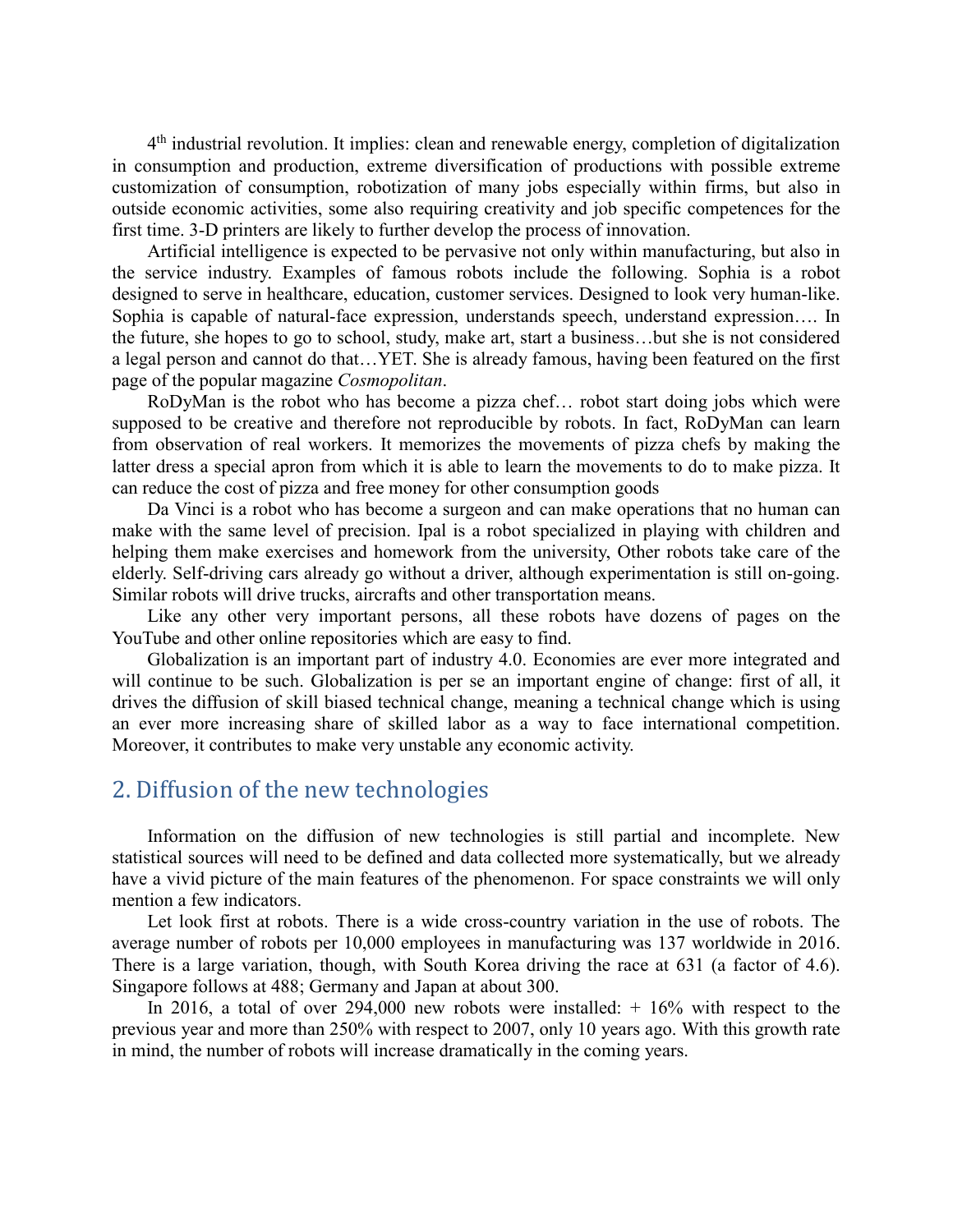If we look at the stock of robots by continent, South East Asia is leading the game. The EU is following at a distance. North-America is lagging behind. Astralia and Asia are still close to zero.

However, these numbers refer essentially to the use of artificial intelligence within manufacturing where it is already widespread. More dramatic changes will happen in services and consumption in the coming years.

Moreover, the biggest changes are already taking place in consumption patterns and style, with online shopping becoming more and more widespread at the cost of traditional retail trade, which is disappearing, and, more recently, also of shopping within malls.

#### 3. Effects on employment and skills

The new technologies will dramatically diminish the labor requirement of the production of the old goods and commodities which will survive to the evolution of consumption patterns. This would in principle cause unemployment, but fortunately the reduction of production costs and the availability of new technologies and needs will allow the production of new consumption goods and new businesses which will generate new jobs.

Among the jobs more at risk of disappearance or just of dramatic changes are: telemarketers, tax preparers, sports referees, fast-food cooks, including pizza chefs, drivers of cars, pilots of aircrafts, long term care givers, tutor kids jobs, surgical doctors and so on. As it is apparent, not only executive jobs implying repetitive tasks are challenged, but also jobs requiring some creativity or dexterity.

The more at-risk jobs include the following. Jobs that are on some level routine, repetitive and predictable, but also some creative jobs. Only jobs that require a great deal of creativity and also job-specific competences will not be reproducible. Genuine creativity, such as being an artist, being a scientist, developing a new business strategy. Occupations that involve building complex relationships with people: nurses, for example, or a business role that requires you to build close relationships with clients. Jobs that are highly unpredictable – for example, if you're a plumber who is called out to emergencies in different locations.

To sum up, the likely consequences will be: a) the reduction of the labor requirements of all productions; b) an increasing instability of labor to face the ever increasing volatility of any economic activity; c) Changing the nature itself of work, with a reduction of the share of lifetime jobs; an increasing share of self-employment and liberal professions; and an increasing share of entrepreneurs. Self-employment and entrepreneurship jobs will become more and more common with a revival of old forecasts of neoclassical economists who were thinking about the evolution of perfect competition.

The social structure will also dramatically change. Let us take the digitalization of consumption as an example. It involves, reduced size of blue and white collar jobs because of the automation of production and digitalization of consumption and distribution of goods; the reemergence of low skill precarious jobs, including jobs which involve piecewise payment methods which had disappeared after the end of merchant capitalism; the emergence of dramatic unprecedented income inequality between billionaires and low wage, low skill workers; emergence of a small middle class of innovators, technicians and of entrepreneurs.

Will there be enough aggregate demand or unemployment will grow indefinitely? A very interesting paper by Vivarelli (2018) provides an answer to this question by surveying the theoretical literature. The classical view of economists on this matter is based on what is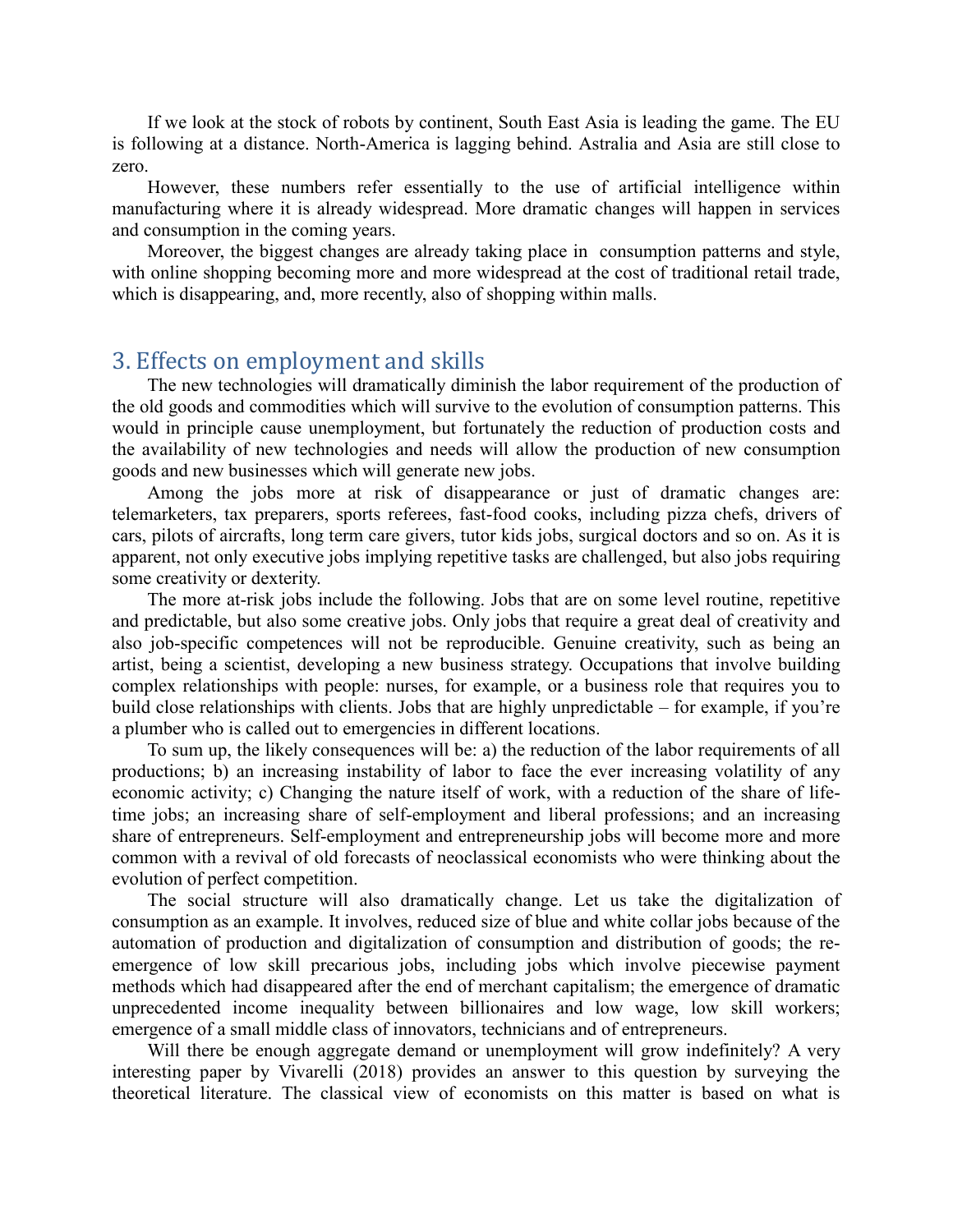sometimes called Nickell (1997) principle of the irrelevance of technical change for labor markets in the long run, which is based on the observation of the unemployment rate over a sufficiently long-time span. Technological unemployment is increasing in some periods of exceptional diffusion of new technologies, especially those more frequently labor saving. Several previous technologies were also labor saving, but although millions jobs went lost, even more jobs have been created. The overall impact will depends on an algebraic sum of opposite effects. If the reduction in wage employment and the labor share of GDP will be lower, higher or equal to the increase in professional jobs and incomes. Much will depend on whether the reduction in labor cost and ensuing increase in productivity will make enough new products and businesses possible. If we look at the unemployment rate over the last 150 years, we can see that it has increased at the beginning of the industrial revolution to reduce again later. The prediction of an ever increasing unemployment rate has always proven to be wrong.

#### 4. The role of firms

Firms are expected to behave in the traditional way, because their aim will remain that of profit maximizing. They will have to implement a (labor) cost reducing strategy to face ever increasing competition from global markets and volatility of any business activity due to globalization. They will also continue to substitute labor with machines wherever possible to become as flexible as possible to face the necessary changes and the increasing globalization. As a consequence, firms will continue to reduce the share of permanent employment in favor of temporary employment for more standard tasks and external labor resources of professional workers operating in liberal professions.

In order to favor the creation of new jobs which is necessary to reduce the labor market effect of technical change, firms will have to develop new entrepreneurial activities to exploit the opportunities offered by the new technologies. Firms are important knowledge centers. They should be the drivers of the change and produce an ever-increasing share of new businesses. Paradoxically, it will depend on this strategy whether there will be enough increase in the demand for labor to absorb unemployment and absorb the emerging youth unemployment rate

Firms and especially their human resources management centers will understand that in order to get the manpower they need, namely manpower well-endowed with creativity and very high level of job-specific competences, they will have to: a) Partly change their mission, to become a training ground for workers; b) Collaborate closely with educational and training systems; c) Become part of an education and training system based on the dual principle. The new model of firm will resemble the Gilds model of merchant capitalism: in fact, it will involve production, labor and training in one place; and, at the same time, school-/university rooms will not be anymore the only place where to build knowledge.

Moreover, in order to exploit better the advantages of the new technologies, firms will have to introduce: Smart working environments and teleworking. There is need for new labor regulations. A critical issue of the new regulation will be the right to disconnect. Teleworkers have no more fixed hours of work and are involved into work all day long, which will reduce the space they can dedicate to their family and other businesses. That is why the right to disconnect at least some part of the day should be guaranteed to smart workers.

## 5. A new labor regulation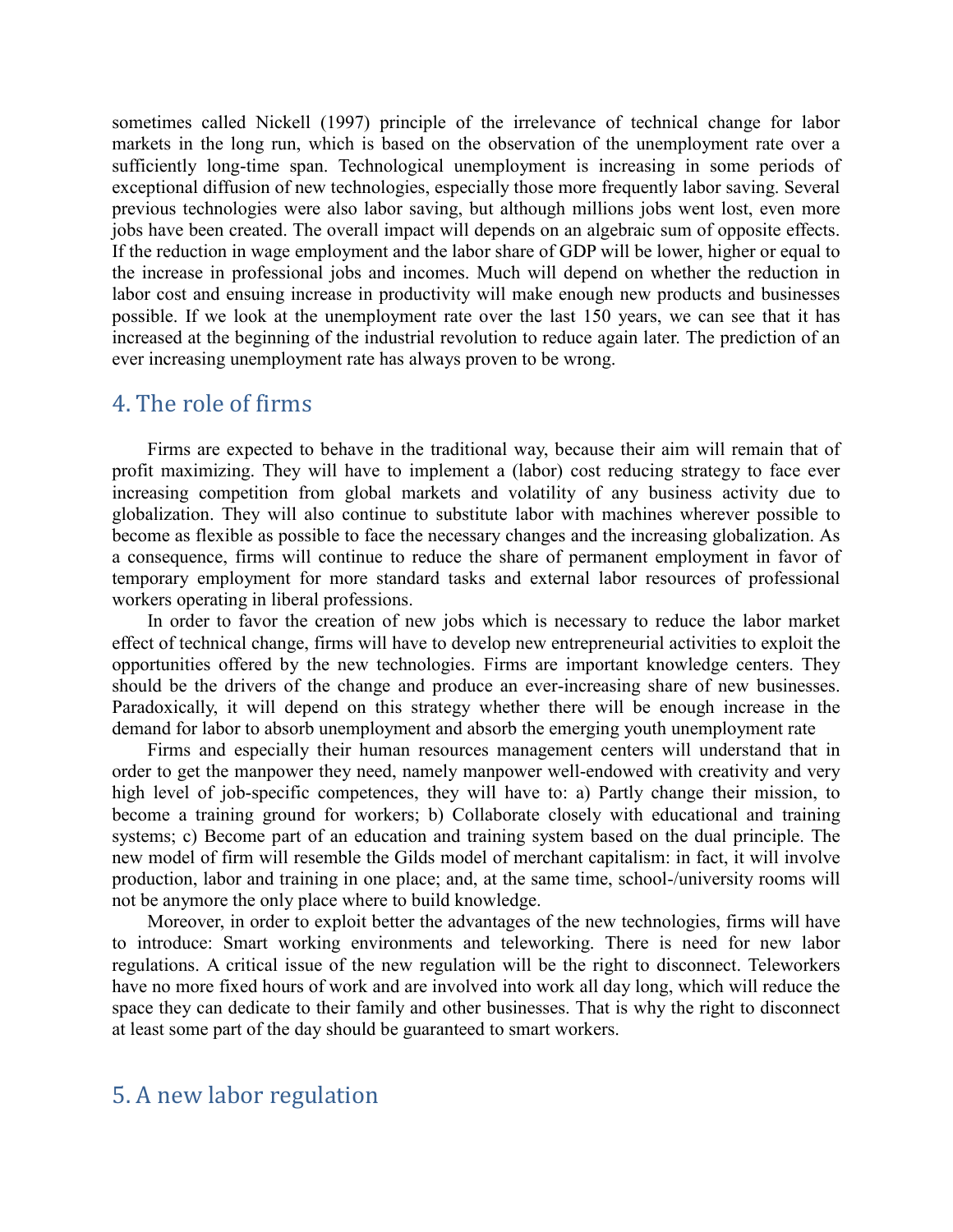As noted in the previous sections, industry 4.0 implies the risks of increasing inequality, disappearance of the middle class and re-organization of work within firms; and precariousness of labor market experiences. These changes will need to be accommodated also by a new labor legislation.

Three main broad directions should be followed. First is the reduction of the cost of permanent work to make it less costly than temporary work. Second is the introduction of new rights and forms of guarantees for the low skill workers. Third is the need of regulating new types of work relationship, such as smart working, which has already been addressed in the previous section.

Also due to globalization, labor relations become ever more unstable. The horizon of entrepreneurs becomes shorter and shorter pushing them not to hire on a permanent, but on a temporary basis. It is important to guarantee stable economic growth to favor permanent work. It is also important to reduce the relative cost of permanent versus temporary work.

Unskilled workers need to receive better guarantees: piecewise payments should be substituted by wage employment, considering the dependent nature of the working relationship

Smart working becomes more and more common changing the structure and organization of firms. Labor rights need to be reformulated. E.g. the rigt to disconnect is an important novelty.

The gig-economy implies the diffusion of new types of low skill jobs, such as bellboys or delivery workers. In Italy they are also known as «bike riders» or simply «riders». They have become about 50,000 in few months. Often the only job opportunity offered to many young people. Some of the companies are: Foodora, Glovo, Deliveroo o Just Eat. It's a worldwide phenomenon.

Italian delivery workers have defined a new chart of the rights for them. They ask first of all to be treated from a legal point of view as wage employees rather than self-employed if the work is «related to some online platform and algorithm decided by the firm», independent of whether they use or not their means of production (the bike). They should have an acceptable minimum wage (higher than  $\epsilon$ 2-4 per hour) to define within collective agreements like any other worker in the traditional sectors. They ask to be guaranteed a right to disconnect (at least 11 hours out of 24). They also claim the right to paid holidays, insurance for illnesses, and maternity rights, like any other worker. They ask to be provided with proper bikes by firms (as wage employees rather than independent workers), paid insurance against work accidents, paid third party insurance.

These rights will likely increase the cost of online products and a possible risk is that firms will be out of market, unless people accept to pay an overprice for the requested service.

#### 6. Government intervention

Three approaches to government policy have been defined:

- a) The liberalist approach (Anglo-Saxon and EU countries);
- b) Dirigiste approach (China, India and South Korea);
- c) Balanced approach (still to come).

According to the liberalist approach, institutions (educational institutions, businesses and governments) will find the right way on their own. Moreover, private firms will do all the R&D which will be necessary based on market conveniences. The government has just to create the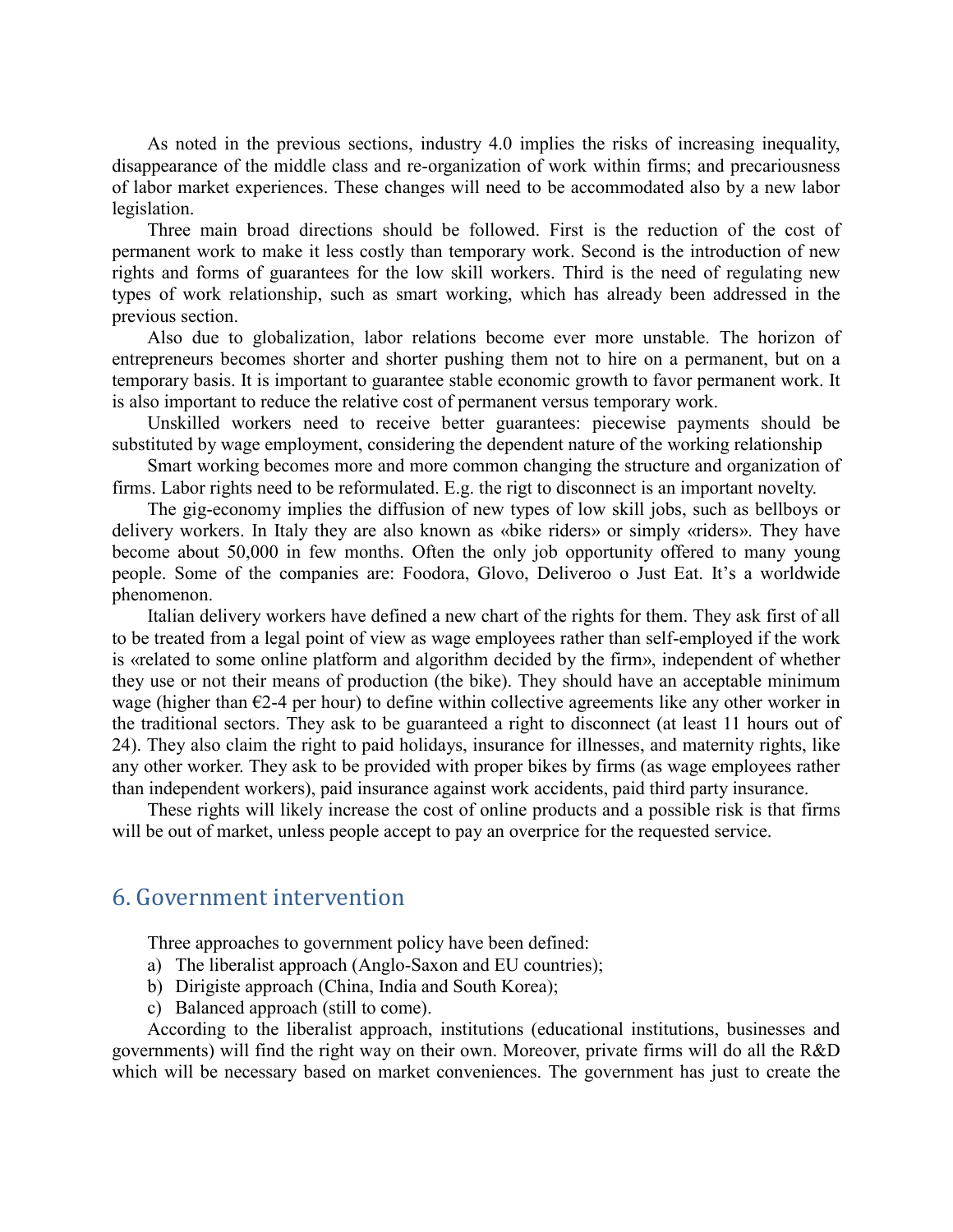better conditions for them to operate in the best possible way. The main shortcoming of this approach is that markets are often short sighted.

In the dirigiste approach, instead, to overcome the shortcomings of market mechanisms, the government should provide massive investment in a number of fields, such as infrastructures, education and R&D to develop innovation within production. The main shortcoming of this approach is that predictions may be wrong and sometimes huge investment are made which are could be not profitable in the long run.

Finally, a more balanced approach requires that the government should suggest guidelines to firms which should do an important part of the innovation themselves. The state should solve the market failures which do exist, such as investing in infrastructures and in research of common interest, including above all base R&D and also other fields with economies to scale.

The main fields of intervention for the state include at least the following four. First is the provision of public material and immaterial infrastructure. Second is to provide financial incentives to: a) the training of staff in the field of the production and transfer of new technologies; b) production of new technologies through applied research; c) transfer of new technologies; d) new labor regulation. More importantly, the state should introduce in-depth reform of every aspect of the education system.

An increasing number of scholars is going back to the old dirigiste approach to state intervention in the field of industry 4.0. For instance, Mazzuccato (2017) supports the idea of «an entrepreneurial state» which invests directly into innovation and the production of new goods and commodities. The state should provide the main public infrastructures that private companies will never produce alone. Examples include: Wired networks; Continuous information and debate about the importance of new technologies; Progress advertising.

Additionally, the state should provide incentives in favor of firms investing in innovation and new technologies and generate different institutions which involve collaboration among the three helices: universities, firms and the government (Reischauer, 2018). Examples of programs involving such a type of collaboration are Digital Innovation Hubs (DIH), Competence Centers (CC) and creating an environment which favors innovation.

Examples of financial and fiscal incentives to investment in innovation are: Superamortization; Iper-amortization; Tax credit. The advantages of these system are: Favoring the most innovative firms; Accelerating planned investments; Needs based (bottom-up) rather than planned from above; Automatic incentives with co-financing should prevent gaming. The risks involved include: creating dependence from public spending; favoring investment which were already planned; affecting only a limited share of firms.

Institutions called CCs are advocated in many countries, often with different names (Japan, Singapore, South Korea etc). In Denmark, they are called RoboClusters. They are generally set up by the Government and involve selected universities, polytechnic schools and firms operating in a given sector or in more sectors. CCs provide competences to firms in terms of: training of workers to employ in DIHs; Business incubators; Labs of digital innovations.

DIHs are different. They are spontaneously organized by firms unions together with the government. They are intended to provide training on new technologies, specific solutions to firms operating in given sectors, development of structures for the diffusion and transfer of technical change and innovation among firms.

## 7. Educational reforms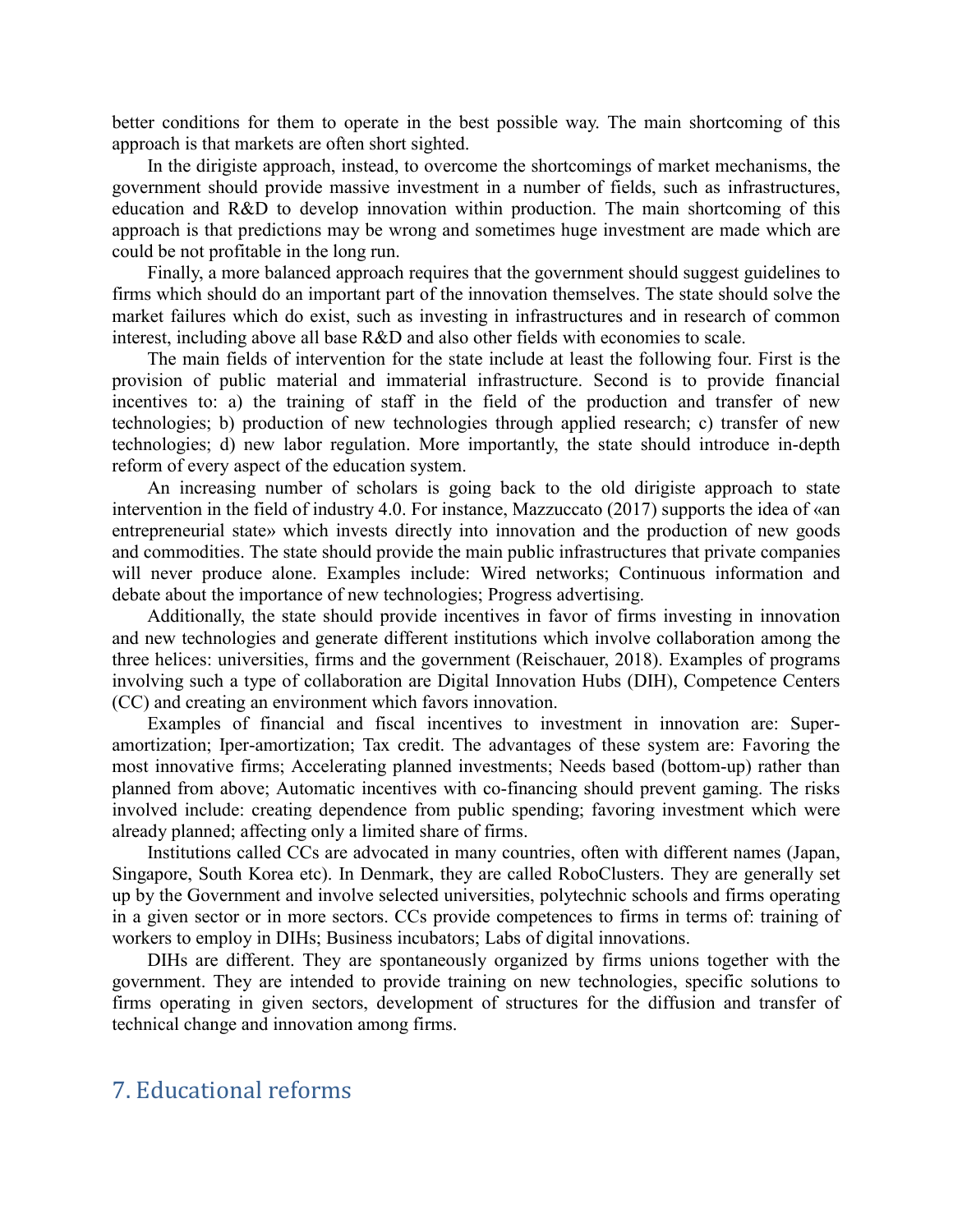Last but not least, the government should provide an in-depth reform of the educational system and the entire school-to-work transition. As noted above, the skills less at risk as a consequence of the diffusion of new technologies are the skills that involve high general and technical knowledge, applied to the world of work, namely production and consumption. Such skills, unlike general education, cannot be produced in school or university rooms, but on-thejob. They are called work related competences or skills and are of two types, general and jobspecific. General work-related competences may be learned in any kind of job and transferred to any kind of job. According to the Nobel prize winner, Gary Becker (1962), there is market failure in the production of these skills, because firms are not interested to generate such skills which eventually can be used in any kind of job. Workers generally pay for these competences in terms of lower than market clearing wages. Job-specific training is possible to generate only for during a prolonged employment in a given type of job. They require time and can only be used in that kind of jobs. According to Becker, job-specific skills or competences require an investment which firms tend to transfer or not to workers and consumers according to the degree of competition of labor and product markets (Acemoglu and Pishcke, 1998; and Lazear, 2009).

A solution to market failure could be the implementation at all levels of the educational system of the dual principle as opposed to the sequential principle. A sequential school-to-work transition system is one where work related competences are generated after completing general education, whereas in a dual education system, both general education and work-related competences are generated during the school and university period (Pastore, 2015; 2018a). The mission of the education system should be not only to generate general education, but also (general and job-specific) work related competences and that's why the Ministry of Education should be called instead Ministry of human capital.

The main directions of a systematic reform of educational systems should be based on the following directions:

- a) Increasing spending in education and training systems;
- b) Moving from a sequential to a dual educational system;
- c) Diversifying the supply of skills;
- d) Favouring an increasing degree of integration between educational institutions and the world of work
- e) Developing well-functioning and comprehensive systems of lifelong learning

The dual principle is key to the development of the work-related skills which will be more and more on demand with the 4<sup>th</sup> industrial revolution. Implementing the dual principle at all levels of the educational track it is possible to strongly diversify the education system. The following reforms should be implemented, one for each level of education:

- a) At high school:
	- a. Work related learning (WRL);
		- b. Vocational Education and Training (VET);
		- c. Apprenticeship, the most developed type of VET;
- b) At the university
	- a. Professional or vocational universities;
	- b. High level apprenticeship for university students;
- c) After the university:
	- a. MBAs and other well-designed master programs;
	- b. Business incubators and training for entrepreneurship and self-employment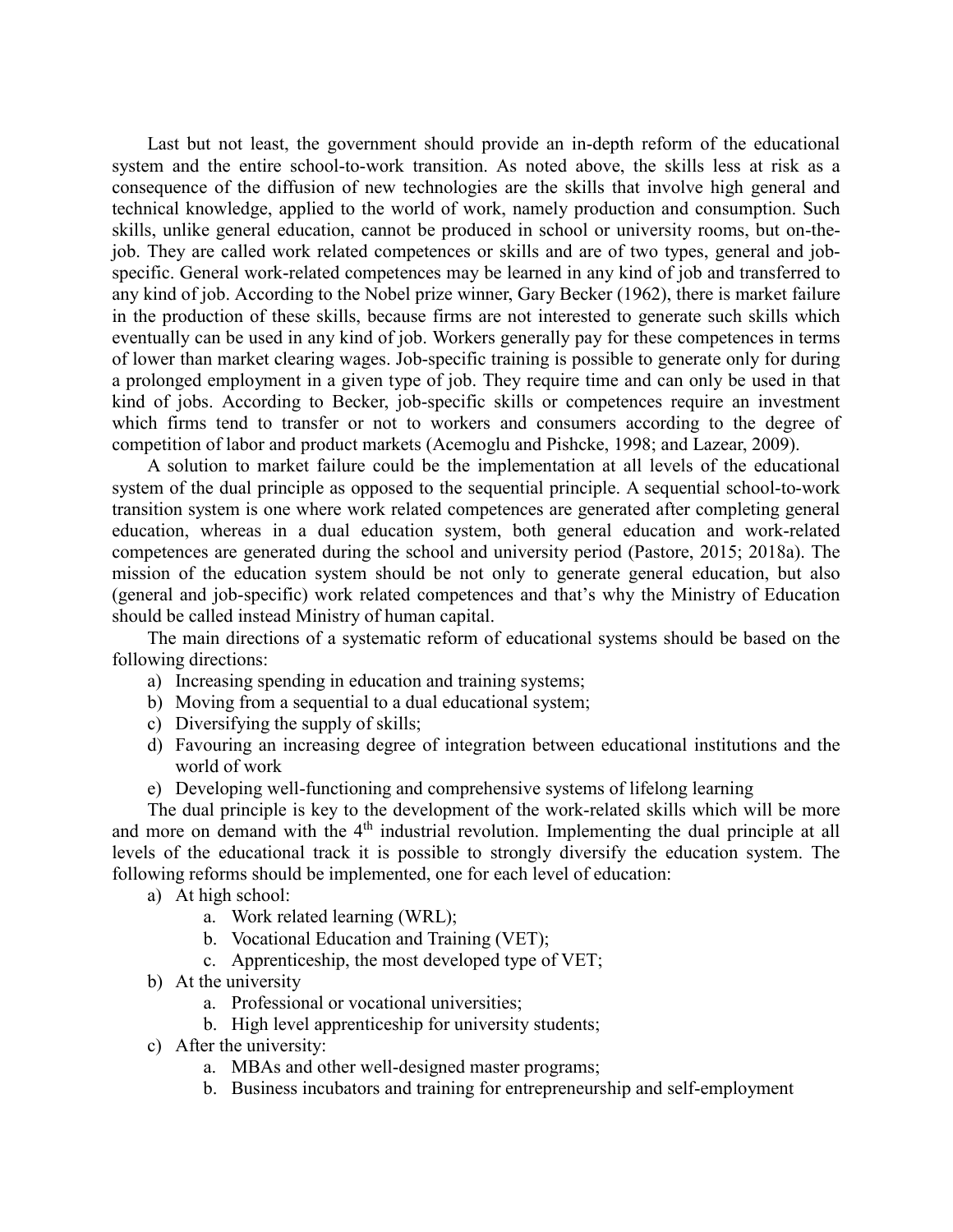- c. Industrial Ph.D. programs
- d. Life-long learning.

WRL is the blandest form of VET. It aims to develop work related competences sooner than earlier, already at high school. It is a tradition typical of Scandinavian countries in Europe. It is becoming common also to Germany and to an increasing number of EU countries, also Italy from 2015 (Pastore, 2018b).

It is part of high secondary school and involves short periods (from 200 to 400 hours) of onthe-job training for high school students. It is compulsory for all students: Also students who graduate from gymnasium may dropout without a university degree.

It should not be mixed up with apprenticeship, due to the lower skill content of WRT. The latter aims only to generate the general component of work related competences.

A good practice was made in Italy by Ducati the bike making industry, which now belongs to the Audi-Volkswagen group. The implemented project was called DESI (Dual Education System in Italy). The company has invested half a million euros to build within the factory a laboratory for teaching mechanical concepts. Then the concept learned in the training area are implemented directly in the production of bikes, just outside the training area. What are the determinants of this project? Is it a cultural one, considering that now Ducati has a German general management? In Germany they consider the production of skills through apprenticeship one of the missions of private companies, a form of social responsibility of firms. Or is it more a consequence of economic convenience for given types of firms? Bikes are still a handicraft production, rather than an automated one. The work is done manually by a large number of mechanic workers. Throughout the DESI project, Ducati is insuring itself a continuous production of the skills which are needed for their production.

VET (Vocational Education and Training) systems develop manual and practical skills and, as such, require, at the same time, teaching in school rooms and on-the-job training. Unfortunately, it is not much developed outside of few Central and North European countries.

One should consider that VET education is not inferior to gymnasium; it is just different. It is especially designed for young people with manual skills, which does not mean with no skills. It covers a part of the demand for labor services which is otherwise unsatisfied.

Technical and professional knowledge are very important and will be even more so in the future. It works if it involves also work-related learning. VET systems allow young people to defend themselves from precariousness, poverty, informality and unemployment in the short run.

The main disadvantage of VET is that it is very specific and in case the skill learned are not used anymore, then students with VET are less able to adapt because of the lack of general skills. There is hence a trade-off between the outcomes in the short and in the long-run. This is why VET students should acquire some general education before entering VET. The German case is problematic exactly because the choice between gymnasium and apprenticeship is done already at the age of 10. It would be better to start apprenticeship after having acquired more general education, although some young people who choose apprenticeship are not interested in general education.

Apprenticeship is the extreme form of VET as it involves a high share of on-the-job training. It is more widespread in Germany. In other EU countries and also in non-EU countries, where apprenticeship is not school-based necessarily it reaches a share of only about 5% of any cohort of students. In Germany, where apprenticeship is made at school, it covers 60% of every cohort of students. Probably this share is quite high and there is an increasing request for more general education also because it is hard to find good training places for all those students who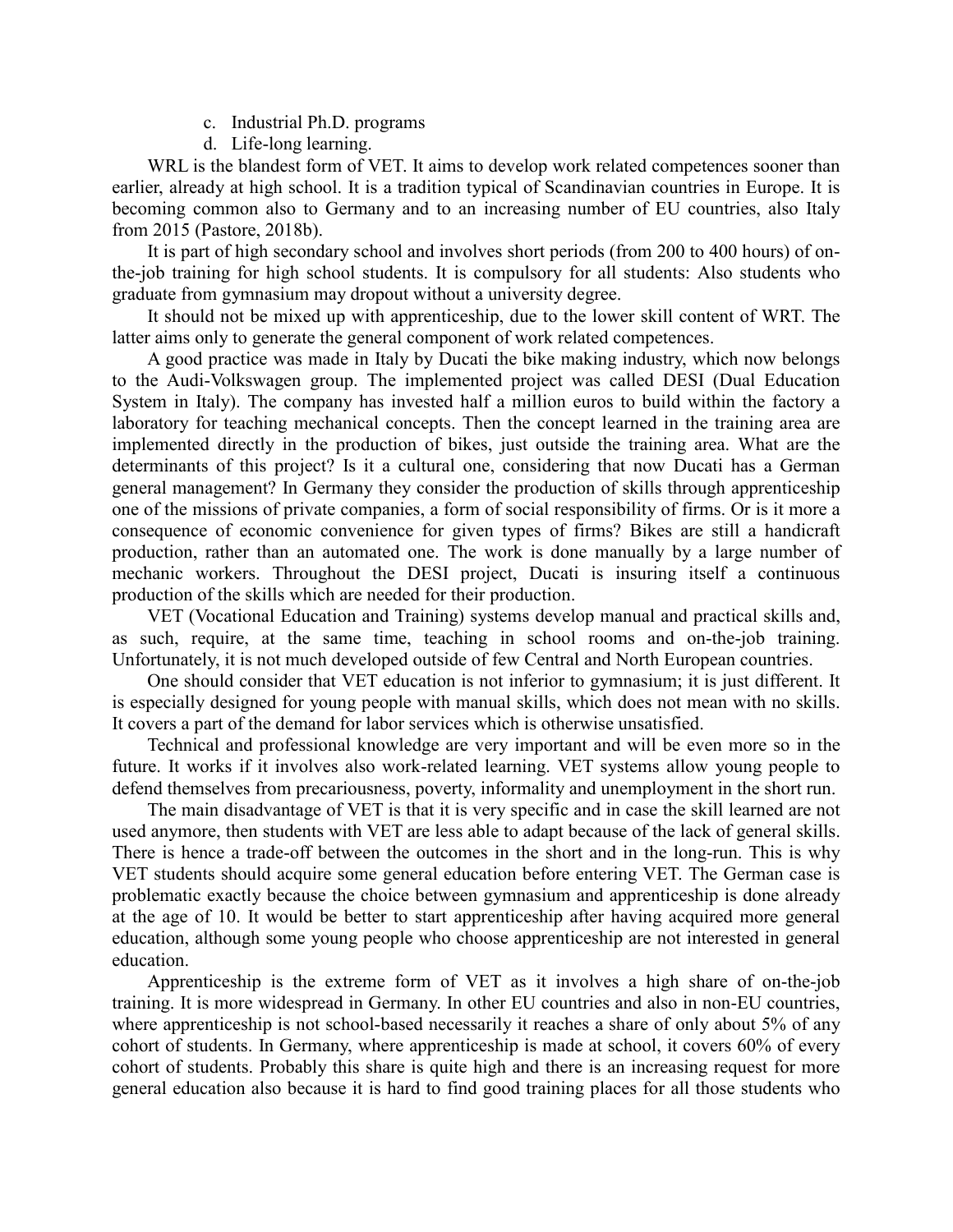should do apprenticeship. Maximum development of job-specific skills, but poor development of general skills (Eichhorst et al., 2015).

Again, like VET education, also apprenticeship is associated to a higher employment probability, but higher risk of being trapped into their skills. Workers holding a professional qualification acquired at school through apprenticeship are hard to retrain if unemployed especially if middle-aged.

In the German dual system, a way to provide university education to the people with an apprenticeship diploma who cannot access academic university is by professional, rather than academic universities. A large share of German people has attended very high technical and specific education. Professional universities are on specific fields. Examples include universities for public servants of public employment services; public servant in general and so on.

Coming to graduate programs, one should mention Master programs which could be very important for university graduates to complete their education, by covering fields of study which were not covered during university studies. The former CEO of the Fiat and Chrysler Automobiles group, Sergio Marchionne, who recently passed away, graduated in Philosophy and therefore had not the skills to become a top manager. Once he understood that that was his interest he attended 2 Master programs in Business Administration (MBAs) and has become a top manager at a world level. Master programs should be open to provide work related knowledge and skills to well educated people. This requires that academic education at the university level should be neither too slow nor too specific. Flexibility should be allowed (moving from one type of education to another).

Competence centers should be created already at the university, with teaching to students willing to become self-employed and entrepreneurs. This education should be made by universities and firms managers together. Entrepreneurs can be created, are not coming out of a black box or a hat like a rabbit. Business incubators should be available in any province and in any university with state funds to support young people willing to start new businesses. Young people should be helped to develop their business ideas in detail and from a financial and technical point of view.

Last but not least are the so-called industrial Ph.D. Firms need applied research to support the innovation of their activities. Most Ph.D. holders tend not to work in the academia, but in the world of business or in the public sector. In Italy only 2000 out of 14000 Ph.D. holders remain in the academia. Many of them experience overeducation and also receive a wage penalty because of the mismatch between their academic knowledge and the knowledge required on-the-job (Gaeta et al., 2017). What if we help them to do research applied to the world of work? Industrial Ph.D. are used to train students to implement innovation within the firms/PA.

#### References

Acemoglu, D. and J.S. Pishcke (1998), "Why do Firms Train? Theory and Evidence", Quarterly Journal of Economics, 113(1): 79-119.

Becker, G. (1962) "Investment in human capital. A theoretical analysis." Journal of Political Economy 70(5): 9–49.